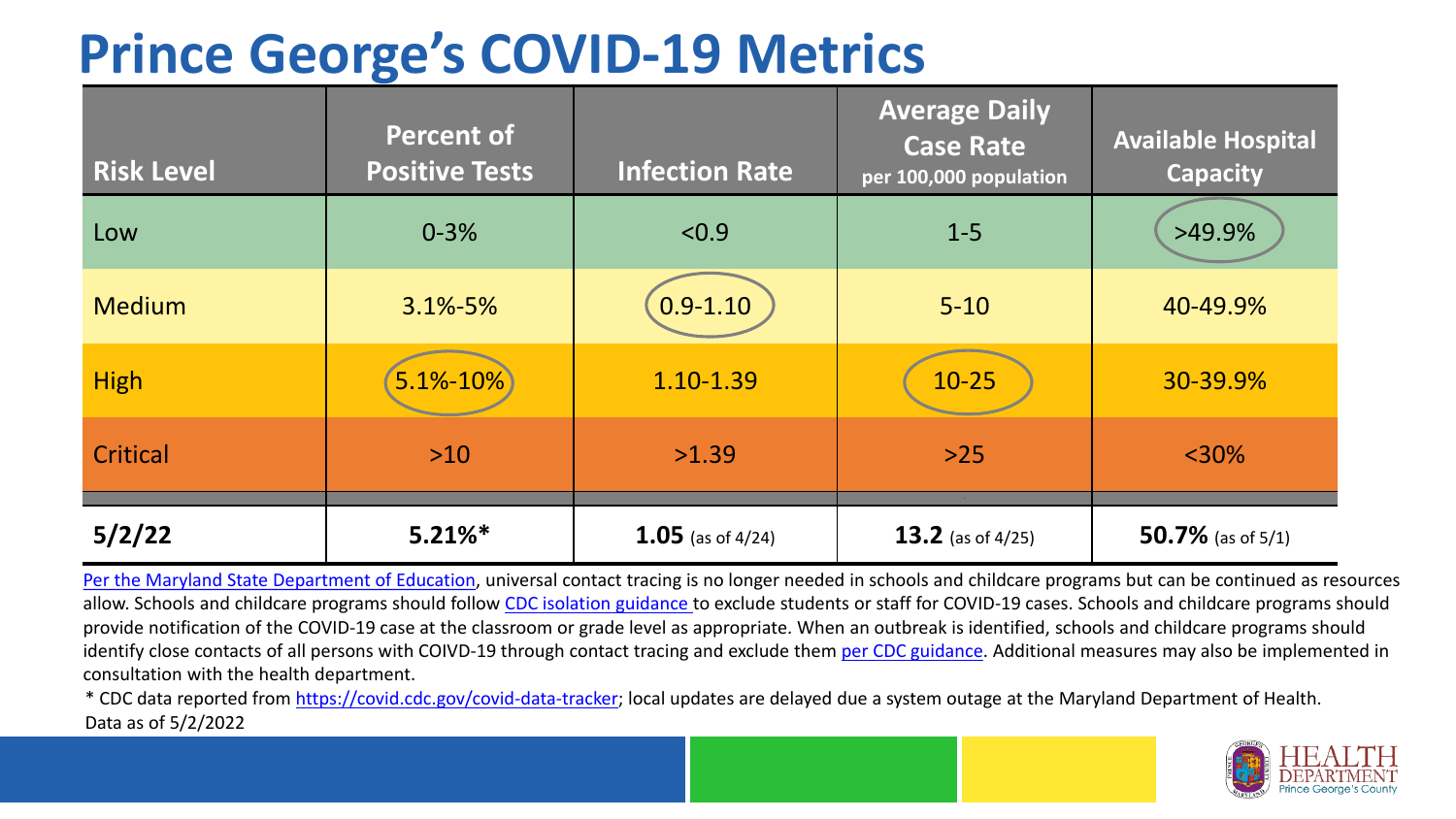# **COVID-19 Community Level and Vaccination**

Per the [CDC COVID-19 Community Levels](https://www.cdc.gov/coronavirus/2019-ncov/science/community-levels.html#anchor_82254) and the [Maryland State Department of Education,](https://earlychildhood.marylandpublicschools.org/system/files/filedepot/3/covid_guidance_full_080420.pdf) people with COVID-19 symptoms, a positive test, or exposure to someone with COVID-19 should follow CDC guidance for isolation and quarantine and wear a mask regardless of the COVID-19 Community Level. According to the CDC, [vaccination](https://www.cdc.gov/coronavirus/2019-ncov/prevent-getting-sick/prevention.html) is considered the leading prevention strategy for those who are eligible.



\*\* Local vaccination data reported as of 5/1/2022

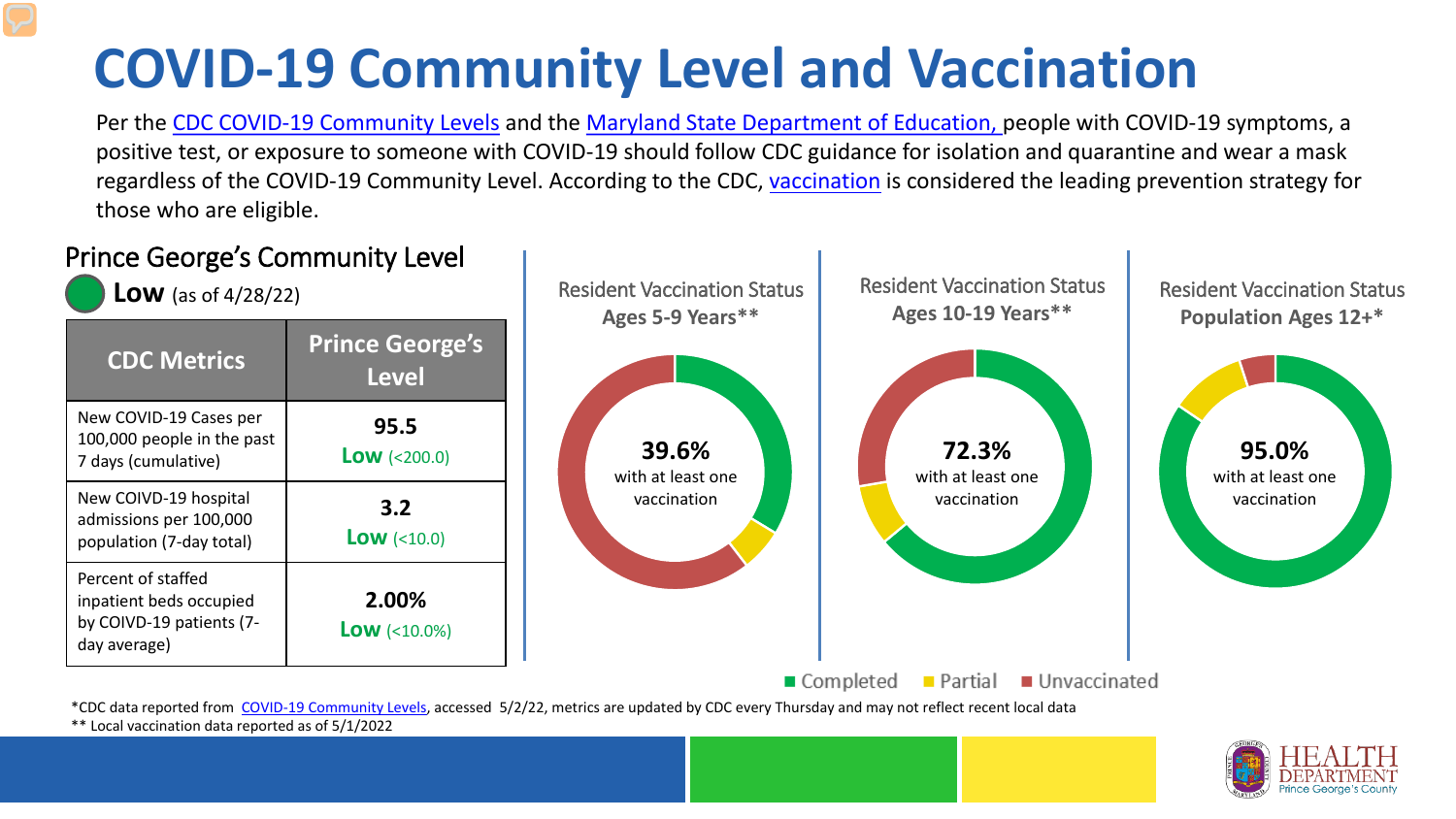### **Infection Rate for Prince George's County**



#### **Estimated by ovidActNow.org**

Accessed 5/2/2022. Each data point is a 14-day weighted average. Presented as the most recent seven days of data as a dashed line, as data is often revised by states several days after reporting.

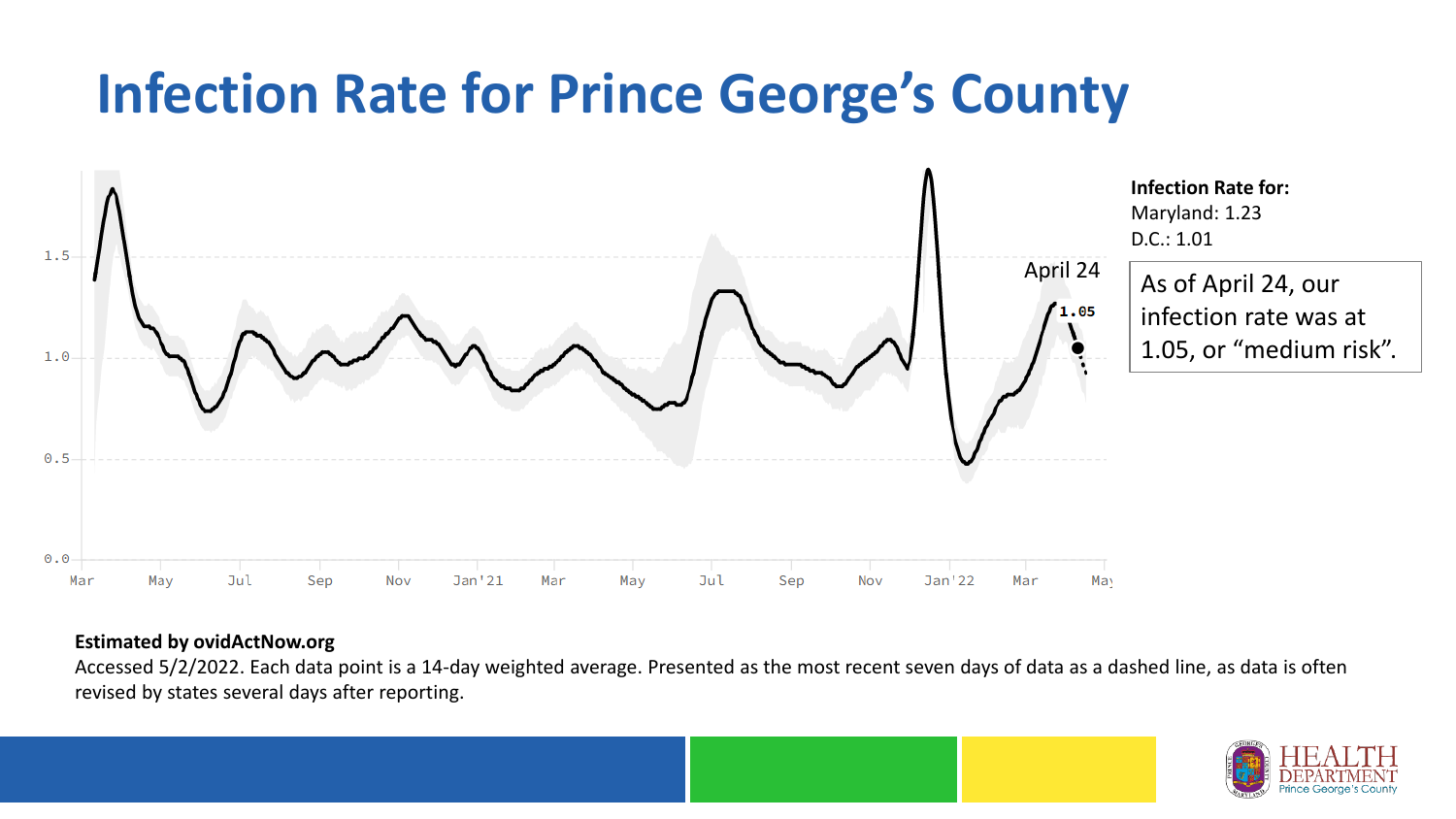### **Average Daily Case Rate** (7-day Average by test date)

**The average daily case rate at the beginning of last week was 13.2 new cases per 100,000 residents.** Our case rate has increased for one month from a low of 2.3 cases per 100,000 residents (3/23).

**Average New COVID-19 Cases Per Day Per 100,000 Residents**